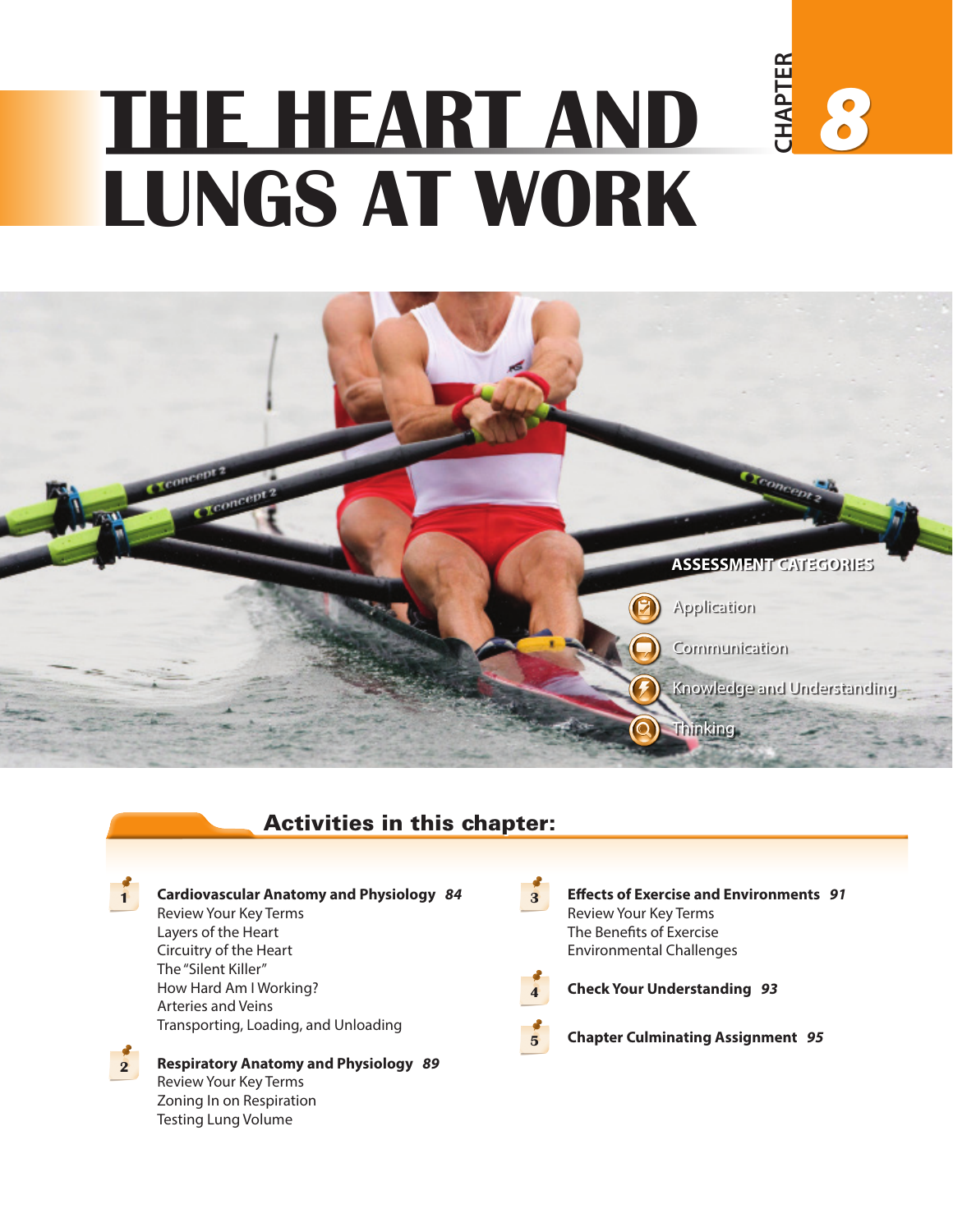# **8.1 CARDIOVASCULAR ANATOMY AND PHYSIOLOGY (Textbook pages 150-160) <sup>1</sup>**

#### **8.1.1 Review Your Key Terms**

action potential aorta aortic valve arterial–venous oxygen (a–v O<sub>2</sub>) difference arterioles arteries atrioventricular valves bicuspid (mitral) valve Bohr effect capillaries capillarization cardiac output carotid pulse chloride shift diastole diastolic pressure endocardium

epicardium erythropoietin (EPO) Haldane effect heartbeat heart rate hematocrit hemoglobin hypertension inferior vena cava left atrium left ventricle maximal aerobic power (VO<sub>2</sub>max) myocardium pericardium plasma platelets (thrombocytes) pulmonary artery pulmonary valve

pulmonary vein radial pulse red blood cells (erythrocytes) reticulocytes right atrium right ventricle semilunar valves sinus node stroke volume superior vena cava systole systolic pressure tricuspid valve valves veins venules white blood cells (leukocytes)

### **8.1.2 Layers of the Heart**

The specialized muscle cells of the heart form three distinct layers of tissue that perform very specific functions. Label these layers on the diagram below, and color in the layer that is primarily responsible for physically pumping the blood.

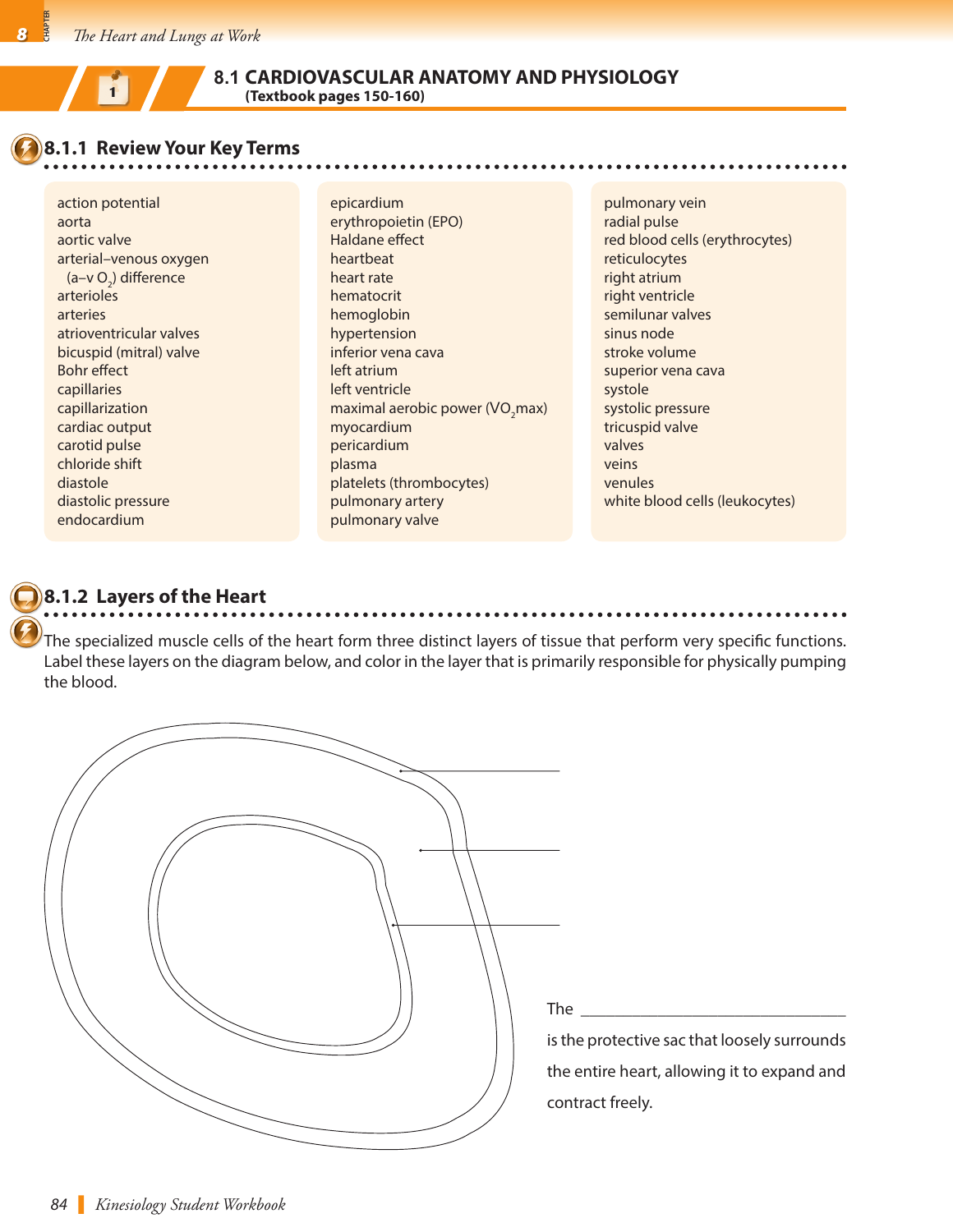#### 8.1.3 Circuitry of the Heart

Label the diagram of the heart below. Add arrows to the diagram to indicate the direction of blood flow, using red arrows for oxygenated blood and blue arrows for deoxygenated blood. Then in the space provided, describe the flow of blood through the entire heart starting with deoxygenated blood as it enters the first chamber of the heart. Include the names of all the major chambers, valves, arteries, organs, and veins involved.

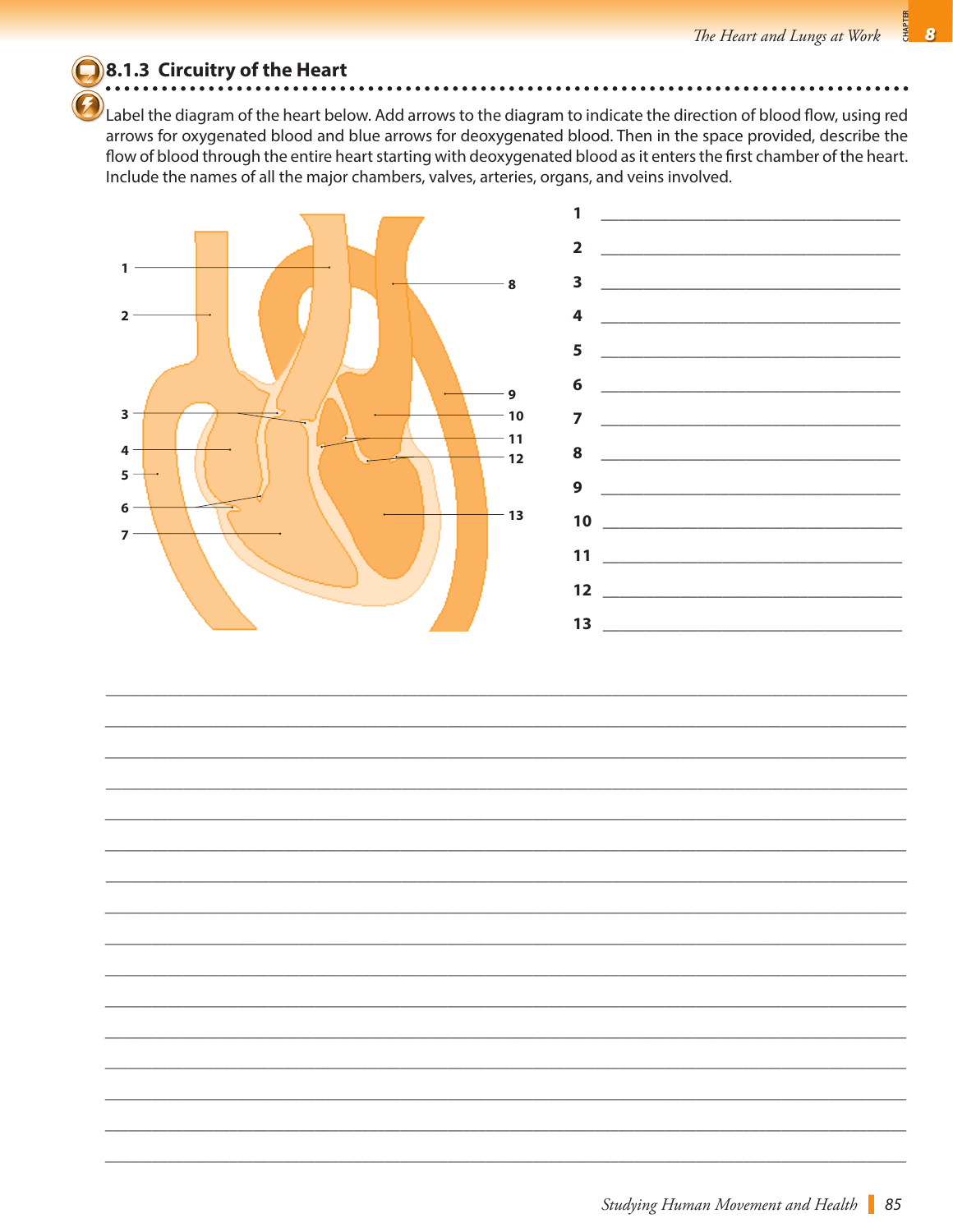#### **8.1.4 The "Silent Killer"**

Your grandfather was recently diagnosed with high blood pressure, also known as  $\_$ with a reading of 160/100 mm Hg. He calls you to get some answers about blood pressure.

**A.** Explain what blood pressure is and why high blood pressure is dangerous. Indicate what an average normal blood pressure reading should be. Be sure to include words such as *diastole*, *systole*, *atria*, *ventricles*, and so on.

\_\_\_\_\_\_\_\_\_\_\_\_\_\_\_\_\_\_\_\_\_\_\_\_\_\_\_\_\_\_\_\_\_\_\_\_\_\_\_\_\_\_\_\_\_\_\_\_\_\_\_\_\_\_\_\_\_\_\_\_\_\_\_\_\_\_\_\_\_\_\_\_\_\_\_\_\_\_\_\_\_\_\_\_\_\_\_\_\_\_\_\_\_\_\_\_\_\_\_\_\_\_\_ *\_\_\_\_\_\_\_\_\_\_\_\_\_\_\_\_\_\_\_\_\_\_\_\_\_\_\_\_\_\_\_\_\_\_\_\_\_\_\_\_\_\_\_\_\_\_\_\_\_\_\_\_\_\_\_\_\_\_\_\_\_\_\_\_\_\_\_\_\_\_\_\_\_\_\_\_\_\_\_\_\_\_\_\_\_\_\_\_\_\_\_\_\_\_\_\_\_\_\_\_\_\_\_*

*\_\_\_\_\_\_\_\_\_\_\_\_\_\_\_\_\_\_\_\_\_\_\_\_\_\_\_\_\_\_\_\_\_\_\_\_\_\_\_\_\_\_\_\_\_\_\_\_\_\_\_\_\_\_\_\_\_\_\_\_\_\_\_\_\_\_\_\_\_\_\_\_\_\_\_\_\_\_\_\_\_\_\_\_\_\_\_\_\_\_\_\_\_\_\_\_\_\_\_\_\_\_\_*

\_\_\_\_\_\_\_\_\_\_\_\_\_\_\_\_\_\_\_\_\_\_\_\_\_\_\_\_\_\_\_\_\_\_\_\_\_\_\_\_\_\_\_\_\_\_\_\_\_\_\_\_\_\_\_\_\_\_\_\_\_\_\_\_\_\_\_\_\_\_\_\_\_\_\_\_\_\_\_\_\_\_\_\_\_\_\_\_\_\_\_\_\_\_\_\_\_\_\_\_\_\_\_

\_\_\_\_\_\_\_\_\_\_\_\_\_\_\_\_\_\_\_\_\_\_\_\_\_\_\_\_\_\_\_\_\_\_\_\_\_\_\_\_\_\_\_\_\_\_\_\_\_\_\_\_\_\_\_\_\_\_\_\_\_\_\_\_\_\_\_\_\_\_\_\_\_\_\_\_\_\_\_\_\_\_\_\_\_\_\_\_\_\_\_\_\_\_\_\_\_\_\_\_\_\_\_

\_\_\_\_\_\_\_\_\_\_\_\_\_\_\_\_\_\_\_\_\_\_\_\_\_\_\_\_\_\_\_\_\_\_\_\_\_\_\_\_\_\_\_\_\_\_\_\_\_\_\_\_\_\_\_\_\_\_\_\_\_\_\_\_\_\_\_\_\_\_\_\_\_\_\_\_\_\_\_\_\_\_\_\_\_\_\_\_\_\_\_\_\_\_\_\_\_\_\_\_\_\_\_ *\_\_\_\_\_\_\_\_\_\_\_\_\_\_\_\_\_\_\_\_\_\_\_\_\_\_\_\_\_\_\_\_\_\_\_\_\_\_\_\_\_\_\_\_\_\_\_\_\_\_\_\_\_\_\_\_\_\_\_\_\_\_\_\_\_\_\_\_\_\_\_\_\_\_\_\_\_\_\_\_\_\_\_\_\_\_\_\_\_\_\_\_\_\_\_\_\_\_\_\_\_\_\_ \_\_\_\_\_\_\_\_\_\_\_\_\_\_\_\_\_\_\_\_\_\_\_\_\_\_\_\_\_\_\_\_\_\_\_\_\_\_\_\_\_\_\_\_\_\_\_\_\_\_\_\_\_\_\_\_\_\_\_\_\_\_\_\_\_\_\_\_\_\_\_\_\_\_\_\_\_\_\_\_\_\_\_\_\_\_\_\_\_\_\_\_\_\_\_\_\_\_\_\_\_\_\_*

**B.** Help your grandfather calculate his cardiac output (ml/min) given the following information: stroke volume = 45 ml; heart rate = 96 beats per min. Explain how cardiac output relates to blood pressure.

\_\_\_\_\_\_\_\_\_\_\_\_\_\_\_\_\_\_\_\_\_\_\_\_\_\_\_\_\_\_\_\_\_\_\_\_\_\_\_\_\_\_\_\_\_\_\_\_\_\_\_\_\_\_\_\_\_\_\_\_\_\_\_\_\_\_\_\_\_\_\_\_\_\_\_\_\_\_\_\_\_\_\_\_\_\_\_\_\_\_\_\_\_\_\_\_\_\_\_\_\_\_\_

\_\_\_\_\_\_\_\_\_\_\_\_\_\_\_\_\_\_\_\_\_\_\_\_\_\_\_\_\_\_\_\_\_\_\_\_\_\_\_\_\_\_\_\_\_\_\_\_\_\_\_\_\_\_\_\_\_\_\_\_\_\_\_\_\_\_\_\_\_\_\_\_\_\_\_\_\_\_\_\_\_\_\_\_\_\_\_\_\_\_\_\_\_\_\_\_\_\_\_\_\_\_\_ *\_\_\_\_\_\_\_\_\_\_\_\_\_\_\_\_\_\_\_\_\_\_\_\_\_\_\_\_\_\_\_\_\_\_\_\_\_\_\_\_\_\_\_\_\_\_\_\_\_\_\_\_\_\_\_\_\_\_\_\_\_\_\_\_\_\_\_\_\_\_\_\_\_\_\_\_\_\_\_\_\_\_\_\_\_\_\_\_\_\_\_\_\_\_\_\_\_\_\_\_\_\_\_*

*\_\_\_\_\_\_\_\_\_\_\_\_\_\_\_\_\_\_\_\_\_\_\_\_\_\_\_\_\_\_\_\_\_\_\_\_\_\_\_\_\_\_\_\_\_\_\_\_\_\_\_\_\_\_\_\_\_\_\_\_\_\_\_\_\_\_\_\_\_\_\_\_\_\_\_\_\_\_\_\_\_\_\_\_\_\_\_\_\_\_\_\_\_\_\_\_\_\_\_\_\_\_\_*

*\_\_\_\_\_\_\_\_\_\_\_\_\_\_\_\_\_\_\_\_\_\_\_\_\_\_\_\_\_\_\_\_\_\_\_\_\_\_\_\_\_\_\_\_\_\_\_\_\_\_\_\_\_\_\_\_\_\_\_\_\_\_\_\_\_\_\_\_\_\_\_\_\_\_\_\_\_\_\_\_\_\_\_\_\_\_\_\_\_\_\_\_\_\_\_\_\_\_\_\_\_\_\_*

*\_\_\_\_\_\_\_\_\_\_\_\_\_\_\_\_\_\_\_\_\_\_\_\_\_\_\_\_\_\_\_\_\_\_\_\_\_\_\_\_\_\_\_\_\_\_\_\_\_\_\_\_\_\_\_\_\_\_\_\_\_\_\_\_\_\_\_\_\_\_\_\_\_\_\_\_\_\_\_\_\_\_\_\_\_\_\_\_\_\_\_\_\_\_\_\_\_\_\_\_\_\_\_*

*\_\_\_\_\_\_\_\_\_\_\_\_\_\_\_\_\_\_\_\_\_\_\_\_\_\_\_\_\_\_\_\_\_\_\_\_\_\_\_\_\_\_\_\_\_\_\_\_\_\_\_\_\_\_\_\_\_\_\_\_\_\_\_\_\_\_\_\_\_\_\_\_\_\_\_\_\_\_\_\_\_\_\_\_\_\_\_\_\_\_\_\_\_\_\_\_\_\_\_\_\_\_\_*

*\_\_\_\_\_\_\_\_\_\_\_\_\_\_\_\_\_\_\_\_\_\_\_\_\_\_\_\_\_\_\_\_\_\_\_\_\_\_\_\_\_\_\_\_\_\_\_\_\_\_\_\_\_\_\_\_\_\_\_\_\_\_\_\_\_\_\_\_\_\_\_\_\_\_\_\_\_\_\_\_\_\_\_\_\_\_\_\_\_\_\_\_\_\_\_\_\_\_\_\_\_\_\_*

### **8.1.5 How Hard Am I Working?**

This exercise is designed to help you measure your *resting heart rate (RHR)*, *exercise heart rate (EHR)*, and *training target heart rate (TTHR)*. The two most common and reliable points to measure your pulse are the carotid artery in the neck and the radial artery in the wrist (see Figure 8.3 in the textbook).

Counting the number of beats in one minute will give you an accurate heart rate in beats per minute (bpm). However, you can also establish your heart rate in beats per minute by multiplying your 10-second pulse count by 6, multiplying your 15-second pulse count by 4, or multiplying your 30-second pulse count by 2. Although a true resting heart rate can really only be established immediately upon waking up, this should give you a relatively accurate value. Try it and record your pulse in the table provided.

Measuring heart rate is also a very simple and practical way to estimate the intensity of work or exercise. Perform the following exercises: (1) 10 push-ups at a fast pace; (2) 20 full leg squats at a fast pace; and (3) climbing stairs for 70 seconds. For each exercise, determine your heart rate (bpm) by taking your pulse immediately after each exercise for 15 seconds. Record your results in the table. Allow yourself sufficient rest between the exercises (i.e., your RHR should return to normal levels as determined previously).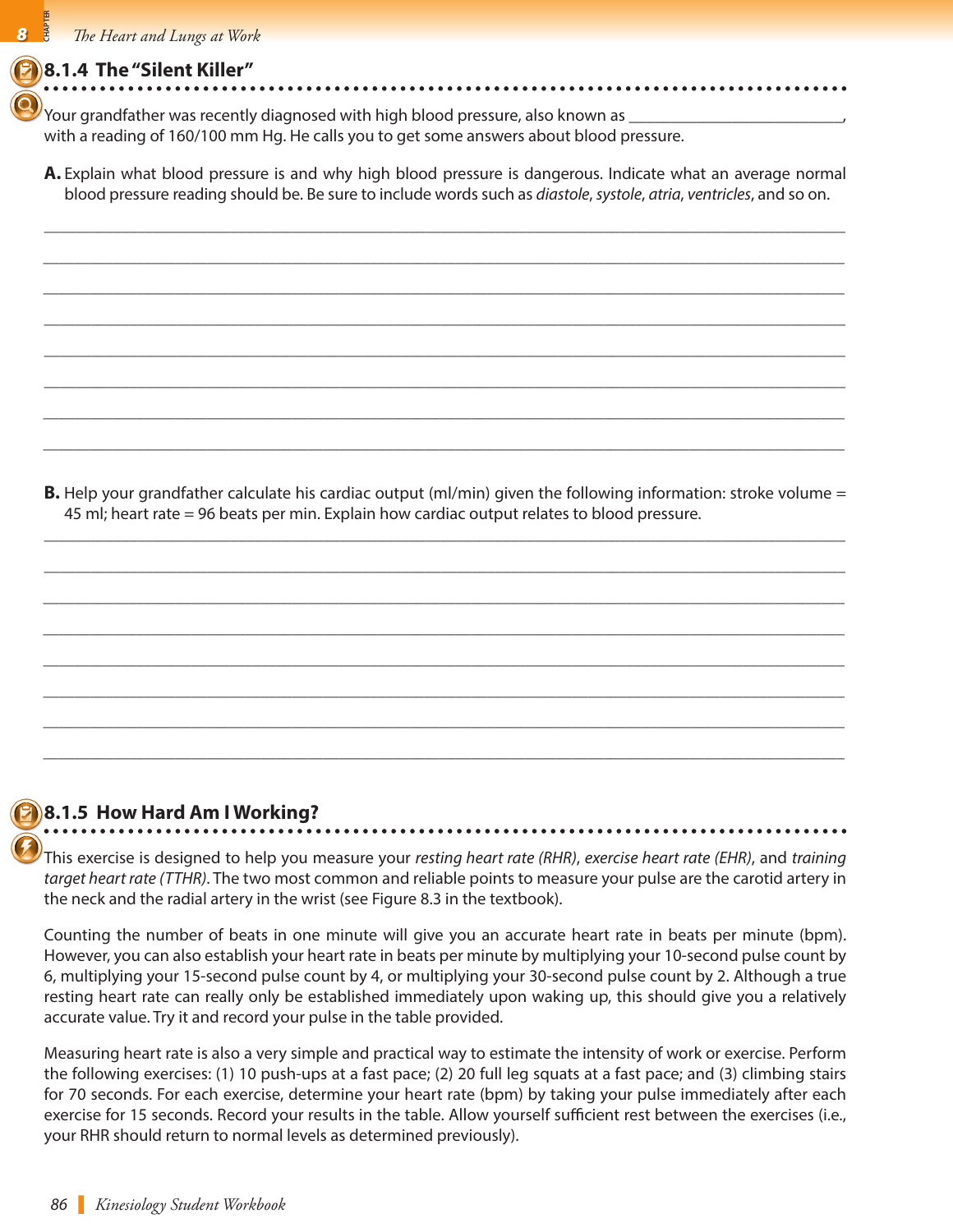| <b>Exercise</b>       | <b>Pulse (15 seconds)</b> | <b>Heart Rate (bpm)</b> |
|-----------------------|---------------------------|-------------------------|
| Resting               |                           | My RHR is ______<br>bpm |
| 10 push-ups           |                           | My EHR is<br>bpm        |
| 20 squats             |                           | My EHR is $\_$<br>bpm   |
| <b>Stair climbing</b> |                           | My EHR is $\_$<br>bpm   |

In order to obtain adequate cardiovascular development, you must train at an intensity that elevates your heart rate to at least 50 percent of its maximum rate. In other words, maintaining a heart rate between the 50 percent and 85 percent training intensities is necessary for improvement of the cardiovascular system.

Use the equations below to calculate your 50 percent, 70 percent, and 85 percent training target heart rates. This is the range you should try to maintain during aerobic exercise.



Min (50% TTHR): \_\_\_\_\_\_\_\_\_\_\_\_\_\_\_\_\_\_\_\_\_\_ Max (85% TTHR): \_\_\_\_\_\_\_\_\_\_\_\_\_\_\_\_\_\_\_\_\_\_

# **8.1.6 Arteries and Veins**

Outline the major differences between veins and arteries. Be sure to discuss their structure, function, and color and the direction of blood flow. Fill in the labels below using the words provided (arrows indicate direction of blood flow). Then color the veins and arteries the color they appear in the human body.